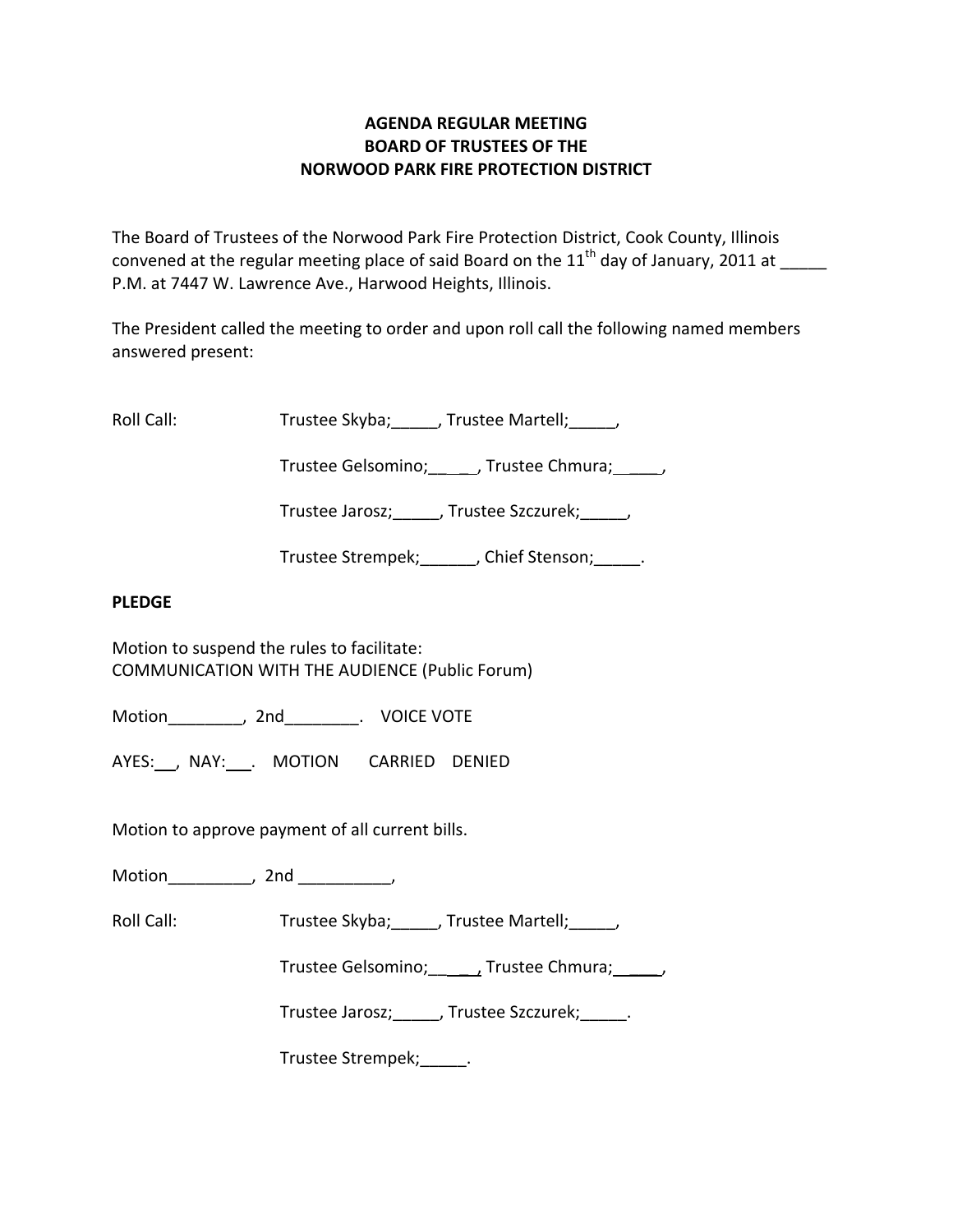Motion to approve the minutes of the Regular meeting held December  $14<sup>th</sup>$ , 2010.

Motion\_\_\_\_\_\_\_\_\_, 2nd \_\_\_\_\_\_\_\_\_\_,

Roll Call: Trustee Skyba; Trustee Martell; Trustee Martell;

Trustee Gelsomino; \_\_\_\_, Trustee Chmura; \_\_\_\_\_,

Trustee Jarosz;\_\_\_\_\_, Trustee Szczurek;\_\_\_\_\_,

Trustee Strempek; [11]

### **TREASURER'S REPORT:**

Motion to approve the Treasurer's report as presented from the Financial Statement for December 2010.

Motion\_\_\_\_\_\_\_\_\_, 2nd \_\_\_\_\_\_\_\_\_,

Roll Call: Trustee Skyba; Trustee Martell; Trustee Martell;

Trustee Gelsomino; \_\_\_\_\_\_, Trustee Chmura; \_\_\_\_\_\_,

Trustee Jarosz;\_\_\_\_\_, Trustee Szczurek;\_\_\_\_\_,

Trustee Strempek;\_\_\_\_\_\_.

**Chief's Report:**

Motion to accept the Chief's Report for December 2010 as presented.

Motion\_\_\_\_\_\_\_\_, 2nd \_\_\_\_\_\_\_\_, VOICE VOTE

AYES;\_\_\_\_\_\_, NAY\_\_\_\_\_\_. MOTION CARRIED DENIED

**President's Report:**

**Committee Reports:**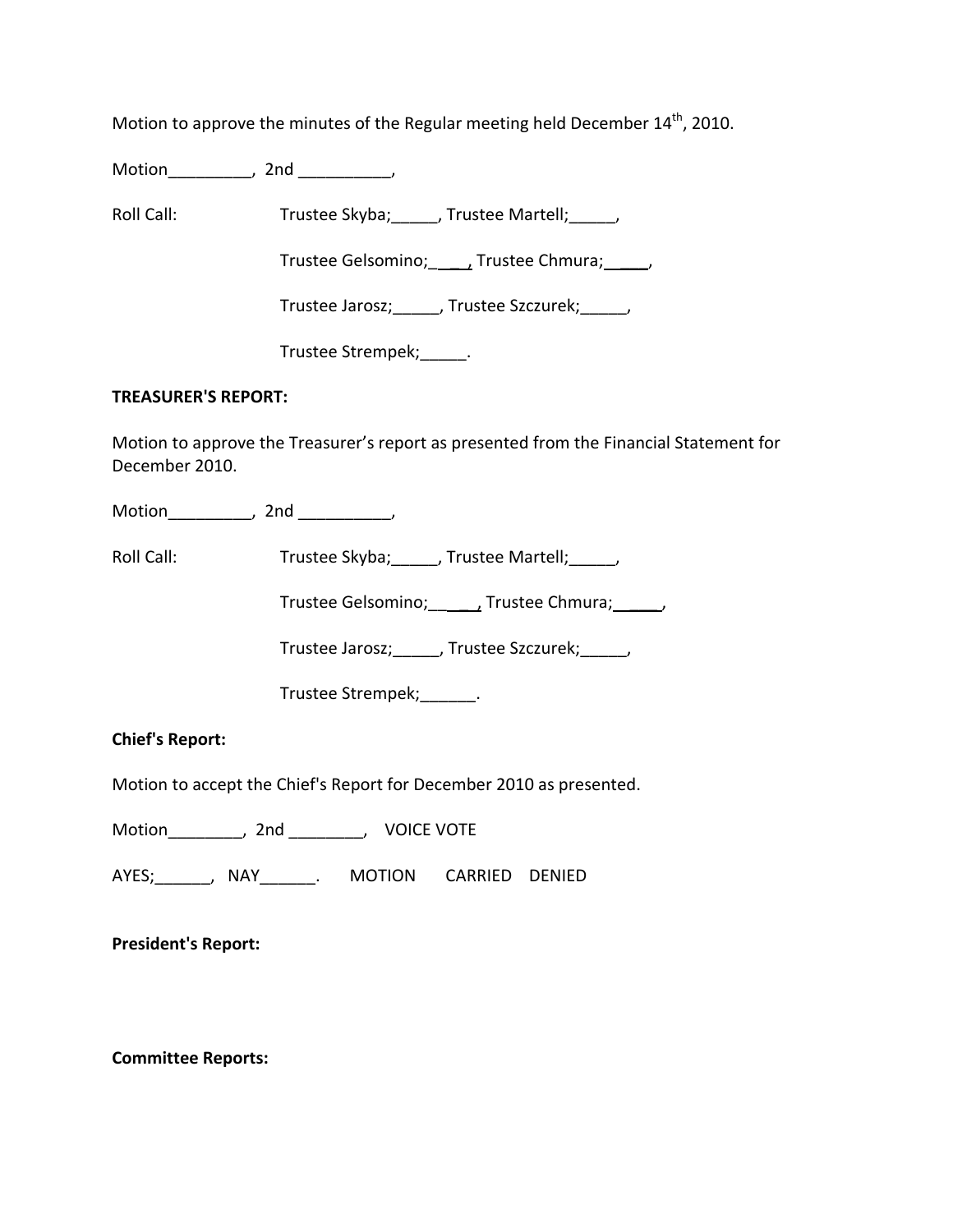Finance Committee‐ Chairman Trustee Chmura

Building and Equipment Committee‐ Chairman Trustee Gelsomino

Technology and PR Media Committee‐ Chairman Trustee Strempek

Policy Committee‐ Chairman Trustee Skyba

Pension Fund‐ Trustee Martell and Trustee Chmura

#### **Old Business:**

#### **New Business:**

| Motion to approve the payout of sick time buyback to the following: |
|---------------------------------------------------------------------|
| Mandatory buyback:                                                  |
| Stanley Grygiel- 96 hours \$3,115.68                                |
| Kevin Stenson-48 hours \$2,799.36                                   |
| Joe Carpino-88 hours \$2,785.44                                     |
| Paul Striedl-264 hours \$7,682.40 (mandatory and elective)          |
| Cyndi Stec- 24 hours \$636.00                                       |
| Elective buyback:                                                   |
| Charlie Stec-144 hours \$4,515.84                                   |
| Claude Erlewein- 144 hours \$4,042.08                               |
| Leigh Unger-144 hours 3,974.40                                      |
| Art Koszczuk- 144 hours \$4,580.64                                  |
|                                                                     |
|                                                                     |

Total sick time buyback \$34,131.84

| Motion |  | 2nd |  |
|--------|--|-----|--|
|--------|--|-----|--|

Roll Call: Trustee Skyba; \_\_\_\_, Trustee Martell; \_\_\_\_,

| Trustee Gelsomino; | Trustee Chmura; |  |
|--------------------|-----------------|--|
|--------------------|-----------------|--|

Trustee Jarosz;\_\_\_\_\_, Trustee Szczurek;\_\_\_\_\_,

Trustee Strempek;\_\_\_\_\_.